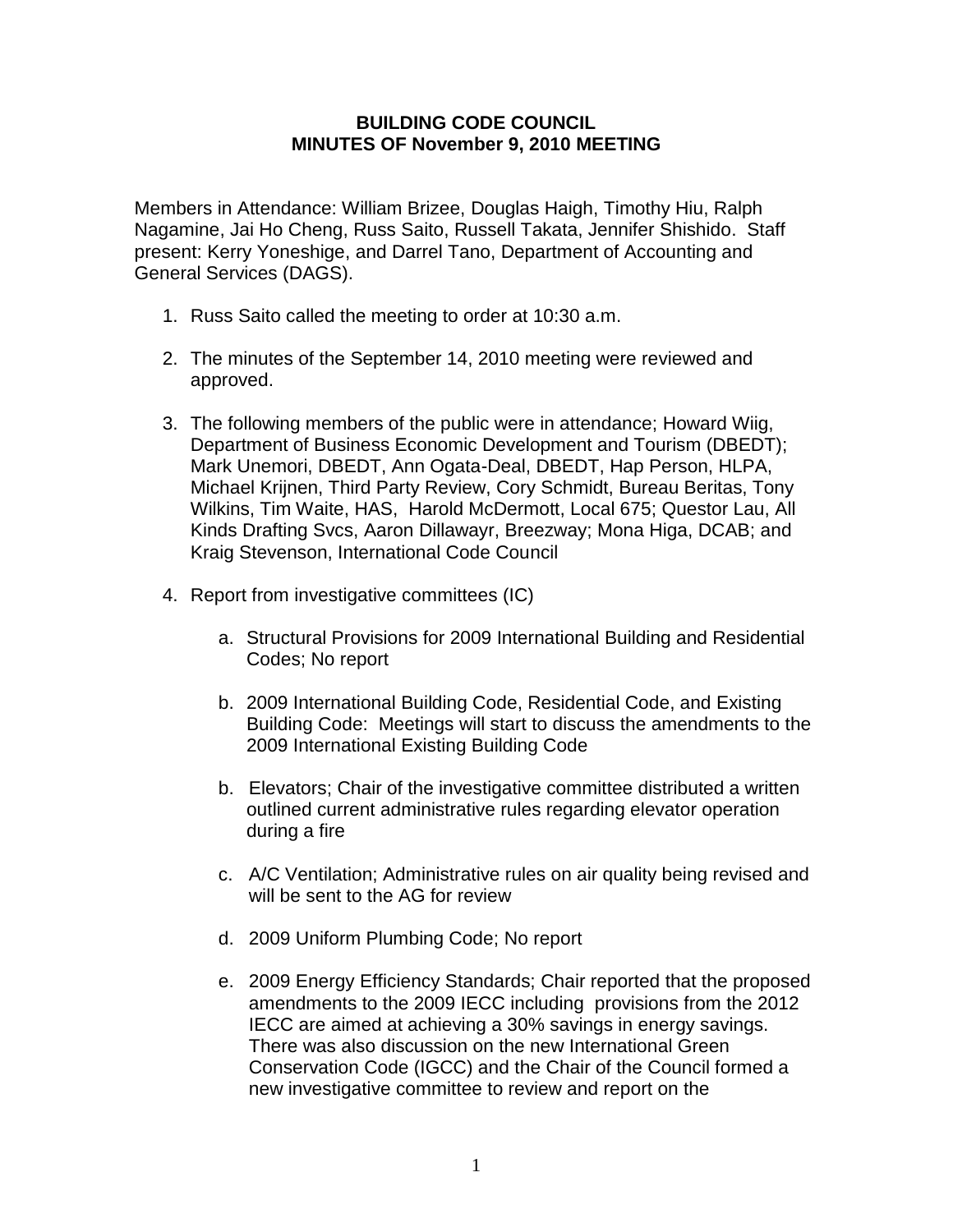appropriateness of adopting the IGCC. The new investigative committee's members were Howard Wiig and Kraig Stevenson.

- f. State Fire Code; State Fire Council is reviewing the last version of the code, the NFPA 2009.
- g. Training on State building codes; Ann Ogata-Deal reported that through a grant, training was held on the International Existing Building Code and was attended by approximately, 70 public sector employees and 107 private company employees.
- h. Window exemption template; Howard Wiig will provide the template and instructions to the counties so that it can be placed on their websites.
- i. Fire sprinkler; Tim Hiu reported that two meetings have been held and is being well attended. He also noted that a significant amount of information on fire sprinklers were being disseminated.
- j. Communication and training; Howard Wiig reported that committee members agreed that communication of new building codes adopted should be done through communication via the various professional organizations Council members are in and DBEDT consultants engaged for public relations work may be utilized to publicize the new codes.
- 5. Adoption of administrative rules
	- a. State Residential Code; Kerry Yoneshige noted that the Governor gave preliminary approval of the proposed rules to proceed to public hearing. The Council voted unanimously to proceed with the public hearing.
- 6. Subcommittee of County Building Officials report
	- a. Howard Wiig noted that DBEDT had received a proposal from ICC to draft the proposed amendments to the 2009 IBC and IECC in ramseyer format. There were changes to the proposal that DBEDT made and was under consideration by ICC. Decision to fund this project by DBEDT is pending.
	- b. Subcommittee member Ralph Nagamine said Maui County, Development Services Administration submitted a request for a proposed amendment to the 2009 IBC to allow lighting in the hale. Tim Hiu made a motion to reject the request, Doug Haigh seconded the motion and the Council voted unanimously to approve the motion.